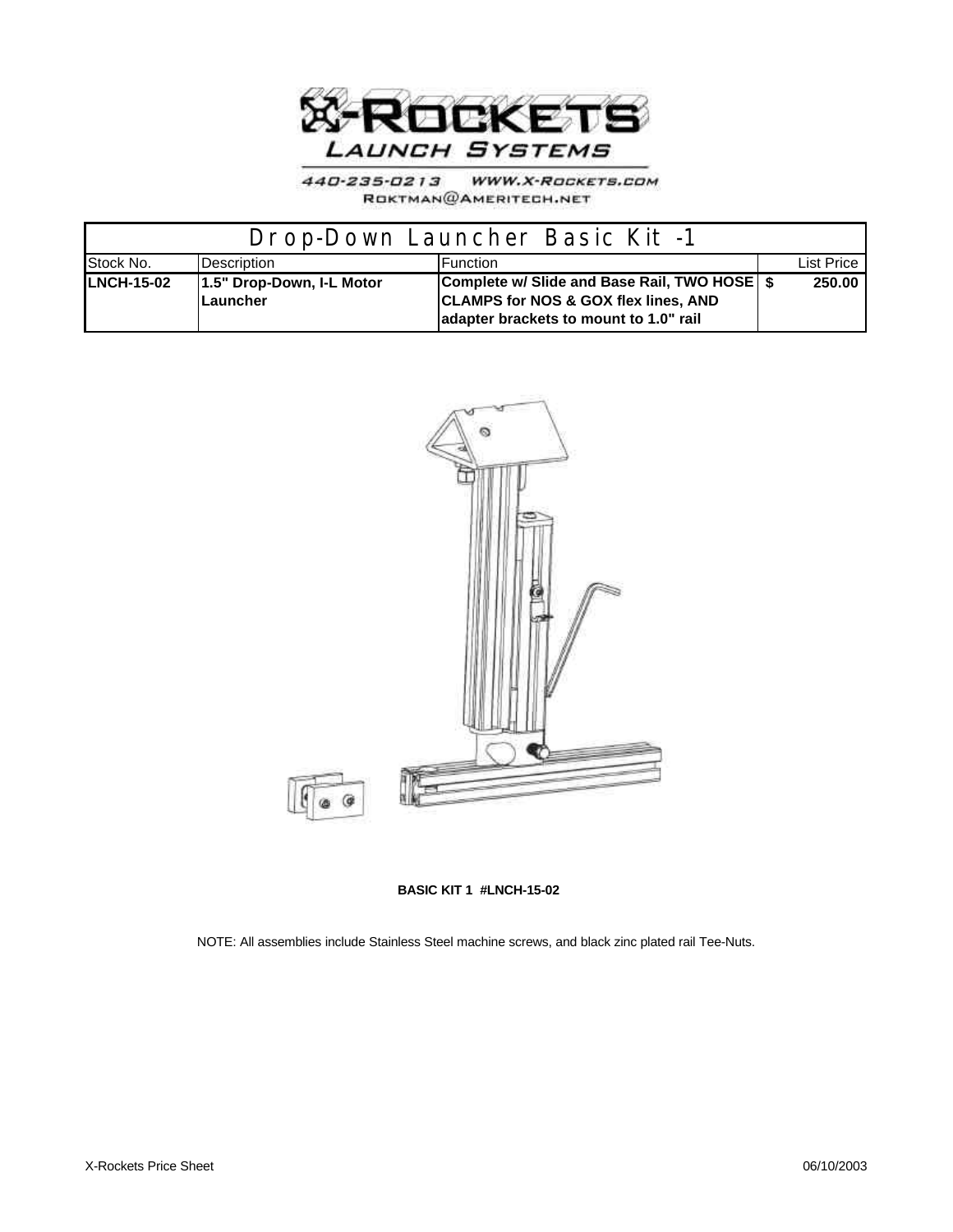

440-235-0213 WWW.X-ROCKETS.COM ROKTMAN@AMERITECH.NET



Ī

| Drop-Down Launcher Sub-Assemblies |                                                |                                                                                                      |    |                   |
|-----------------------------------|------------------------------------------------|------------------------------------------------------------------------------------------------------|----|-------------------|
| Stock No.                         | Description                                    | <b>Function</b>                                                                                      |    | <b>List Price</b> |
| LNCH-15-04                        | 1.5" Base Rail                                 | Attaches to any 1.5" rail, and #ADAP-15-01,<br>#ADAP-15-02 Adapters                                  | \$ | 35.00             |
| LNCH-15-05                        | 1.5" Dual Base Rail                            | 2' Long rail section attaches perpendicular to end<br>of 1.5" launch rail (Piggyback 1.5"/1.0" Rail) | \$ | 30.00             |
| LNCH-15-06                        | M Blast House & Rail Assy                      | M-Stem blast house, w/ 1/2" SS stem fitting and<br>support rail. Slides onto existing launcher       | \$ | 100.00            |
| LNCH-15-07                        | Cluster Blast House & Rail Assy                | Combination blast house, support rail, w/ fittings<br>for (2) cluster launch, 3.00" on center.       | \$ | 140.00            |
| LNCH-15-08                        | <b>Combination Blast House</b><br>Modification | Machining of House, and adapter tube allows<br>either J/L or M stems, AND (2) cluster I/J/K          | \$ | 25.00             |
| LNCH-15-09                        | 1.5" Support Brace for M Flights               | 10" long rail piece and angle brackets mounts<br>from launch rail to launcher slide                  | \$ | 30.00             |
| <b>LNCH-15-11</b>                 | 1.5" to 1.0" Adapter Plate Kit                 | Pair of plates mount to 1.5" Base Rail to accept a<br>1.0" launch rail (Inc. in Basic Kit 1)         | \$ | 25.00             |

## **COMBO L/M BLAST HOUSE MODIFICATION # LNCH-15-08**



| Flex Hoses & Fittings |                                 |                                                                                       |    |                   |
|-----------------------|---------------------------------|---------------------------------------------------------------------------------------|----|-------------------|
| Stock No.             | Description                     | Function                                                                              |    | <b>List Price</b> |
| LNCH-25-01            | SS Flex Line Kit                | 18" long SS Braided lines, -4AN-1/4 NPT BH<br>fittings, and bracket                   | \$ | 110.00            |
| LNCH-25-05            | Check Valve                     | 1/4 NPT(M/F) brass check valve                                                        |    | 20.00             |
| LNCH-25-10            | 10' long NOS & GOX Hoses        | Stainless Steel/Teflon lines with RED and BLUE<br>4AN fittings to connect up to tanks | \$ | 110.00            |
| LNCH-25-11            | -4AN x 1/4" NPT(M) Blue Fitting | Adapts 1/4" NPT to SS flex hose - N2O                                                 | \$ | 5.00              |
| LNCH-25-12            | -4AN x 1/4" NPT(M) Red Fitting  | Adapts 1/4" NPT to SS flex hose - GOX                                                 | \$ | 5.00              |

| I-L Fill Stems & Parts |                                 |                                                                                          |     |        |
|------------------------|---------------------------------|------------------------------------------------------------------------------------------|-----|--------|
| LNCH-38-01             | I-L Fill Stem Assembly          | N2O & GOX tubes, Swagelok brass fittings,<br>$-4AN$ \$<br>connectors, (less check valve) |     | 110.00 |
| LNCH-38-02             | 3/8" SS Blast House Fitting I-L | 3/8" SS fill stem fitting for blast house (modified for<br>clamp-and-release)            | \$. | 35.00  |
| LNCH-38-03             | SS 3/8" Ferrule Set             | Replacement SS ferrule set for 3/8" SS fill stem<br>blast house fitting (modified)       | \$  | 5.00   |
| LNCH-38-04             | SS 3/8" Compression Nut         | Replacement SS Compression nut for 3/8" SS fill<br>stem blast house fitting              | \$  | 8.00   |
| LNCH-38-05             | I-L Fill Stem Tubes             | 316 SS N2O & GOX tubes, with brass ferrules.<br>nuts                                     | \$  | 35.00  |
| LNCH-38-06             | I-K Fill Stem Tubes             | 316 SS N2O & GOX tubes (short type), w/ brass<br>ferrules, nuts                          | \$  | 25.00  |

**M BLAST HOUSE #LNCH-15-06** 

| M Fill Stems & Parts |                                 |                                                                                     |  |        |
|----------------------|---------------------------------|-------------------------------------------------------------------------------------|--|--------|
| LNCH-50-01           | M Fill Stem Assembly            | N2O & GOX tubes, Swagelok brass fittings, -4AN \$<br>connectors, (less check valve) |  | 138.00 |
| LNCH-50-02           | 1/2" SS Blast House Fitting - M | 1/2" SS fill stem fitting for blast house (modified for \$<br>clamp-and-release)    |  | 35.00  |
| LNCH-50-03           | SS 1/2" Ferrule Set             | Replacement SS ferrule set for 1/2" SS fill stem<br>blast house fitting (modified)  |  | 5.00   |
| LNCH-50-04           | SS 1/2" Compression Nut         | Replacement SS comp.nut for 1/2" SS fill stem<br>blast house fitting                |  | 8.00   |



**1.5" BASE RAIL #LNCH-15-04**





 **1.5" DUAL BASE RAIL #LNCH-15-05 FLEX LINES #LNCH-25-01**



**CLUSTER HOUSE #LNCH-15-07**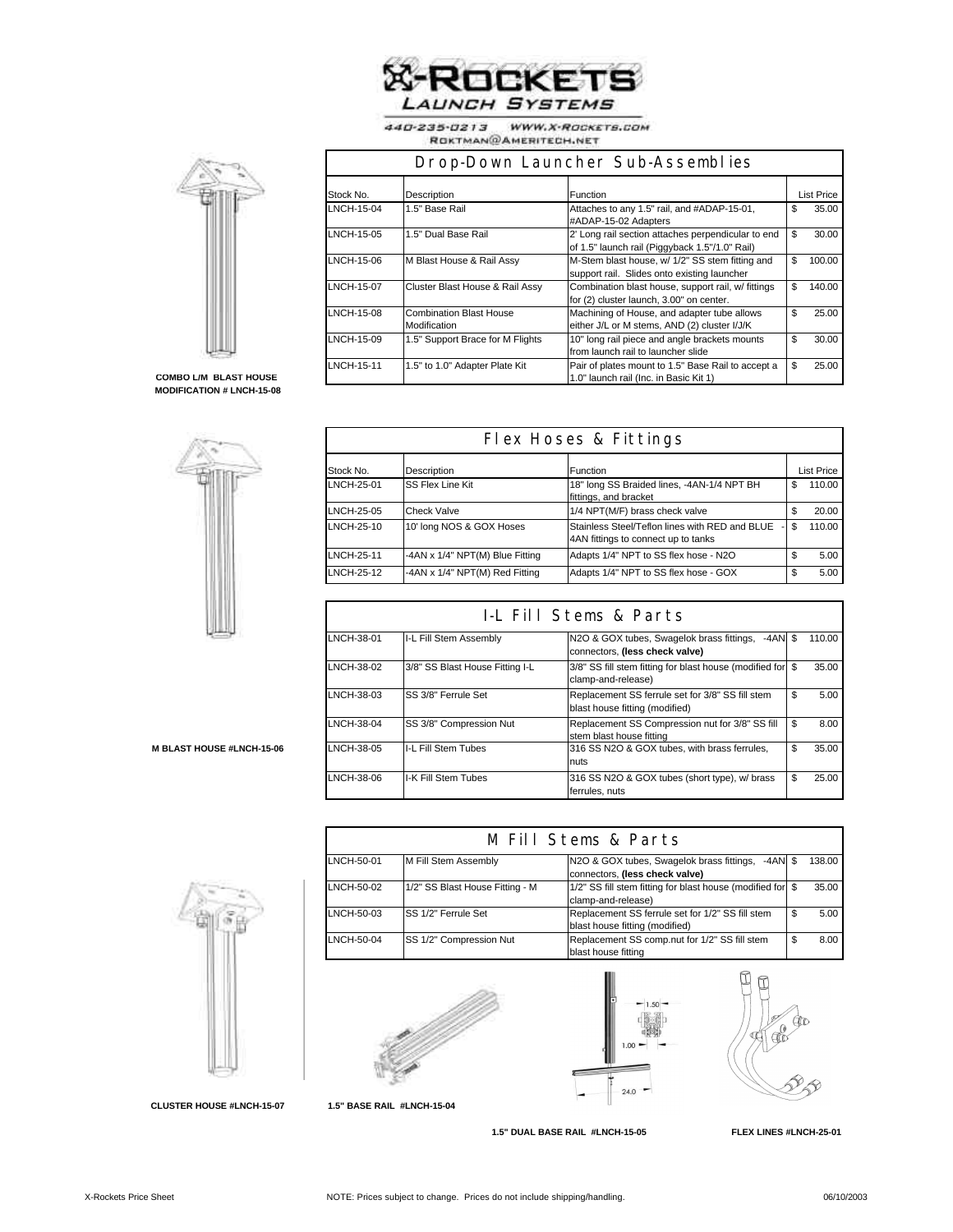

WWW.X-ROCKETS.COM 440-235-0213 ROKTMAN@AMERITECH.NET

| 1.5" RAIL KITS    |                                            |                                                                                                                                        |    |            |
|-------------------|--------------------------------------------|----------------------------------------------------------------------------------------------------------------------------------------|----|------------|
| Stock No.         | Description                                | Function                                                                                                                               |    | List Price |
| <b>RAIL-15-00</b> | 1.5" Rail Kit                              | 2-Pc. 1.5" x 10' long rail, connector plates,<br>Rocket Stop, Mount Pipe, 1/4" Allen Key & all<br>Hrdw. Ships UPS.                     | S  | 175.00     |
| <b>RAIL-15-01</b> | 1.5" 2-Pc. Rail & Connector Plates<br>only | 2-Pc. 1.5" x 10' long rail - extruded 6105-T5<br>aluminum, rail connector, joining plates, SS<br>hardware, 1/4" ball-end Allen wrench. | \$ | 140.00     |
| <b>RAIL-15-02</b> | 1.5" Rocket Stop                           | One-bolt bracket holds rocket on rail up off blast<br>plate, SS SHCS and zinc t-nut included.                                          | \$ | 8.00       |
| <b>RAIL-15-03</b> | 1.5" Rail Connector Plates & Hrdw.         | $0.5"$ x 1.5" Aluminum bar, (2) side joining plates and $\$<br>SS Hrdw. for 2-Pc. Rail                                                 |    | 45.00      |
| RAIL-15-10        | 1.5" 1-Pc. Rail Cut-to-Length, 10'         | 1-Pc. 1.5" x Ft. "Lite" extruded aluminum rail, 10"<br>Long. Truck Shipping.                                                           | \$ | 75.00      |
| RAIL-15-XX        | 1.5" Rail Cut-to-Length, Ft.               | 1-Pc. 1.5" x Ft. "Lite" or Std. extruded aluminum<br>rail, cut to length. 20' Max. Special Shipping.                                   | \$ | Call       |
| RODS-75-02        | 0.75" x 24" SS Pipe & Hrdw.                | Adapts 1.5 Rail to any pad that accepts a 0.75" rod                                                                                    | \$ | 35.00      |



 **ROCKET STOP #RAIL-15-02**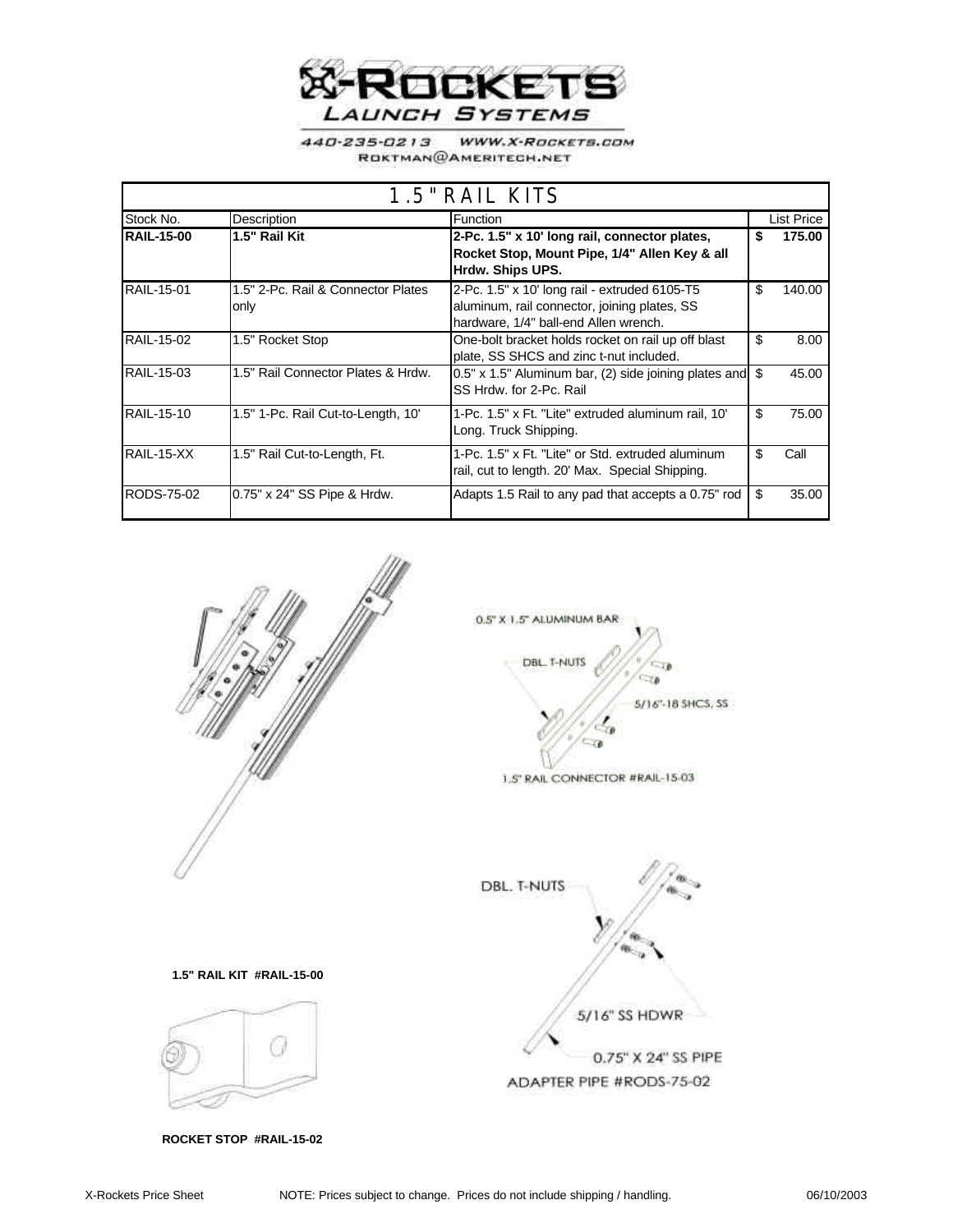

WWW.X-ROCKETS.COM 440-235-0213 ROKTMAN@AMERITECH.NET

| 1.0" RAIL KITS    |                                                 |                                                                                                                                         |              |  |
|-------------------|-------------------------------------------------|-----------------------------------------------------------------------------------------------------------------------------------------|--------------|--|
| Stock No.         | Description                                     | Function                                                                                                                                | List Price   |  |
| <b>RAIL-10-00</b> | 1.0" Rail Kit                                   | 1-Pc. 1" x 6' long rail, Rocket Stop, 0.5" Mount<br>Rod, 3/16" Allen Key & all Hrdw. Ships UPS.                                         | 63.00<br>\$  |  |
| RAIL-10-01        | 1.0" Rail Only                                  | 1-Pc. 1" x 6' long rail - extruded 6105-T5 aluminum                                                                                     | \$<br>30.00  |  |
| RAIL-10-02        | 1.0" Rocket Stop                                | One-bolt bracket holds rocket on rail up off blast<br>plate, SS SHCS and zinc t-nut included                                            | \$.<br>8.00  |  |
| RAIL-10-03        | 1.0" Rail 4' Extension Kit                      | 1-Pc. 1" x 4' long rail, side joining plates, and Hrdw.<br>To make 10' 2-Pc. free-standing rail.                                        | \$<br>55.00  |  |
| RAIL-10-04        | 1.0" Rail Connector Plates & Hrdw.              | 0.5" x 1.0" Aluminum Angle, side joining plate and<br>SS Hrdw. For 2-Pc. rail.                                                          | \$.<br>33.00 |  |
| RAIL-10-05        | 1.0" Rail Side Connector Plates &<br>Hrdw. only | (2) Side joining plates and SS Hrdw. only. For 2-Pc.<br>Rail mounted piggyback.                                                         | \$<br>20.00  |  |
| RAIL-10-06        | 1.0" Rail Piggyback Hrdw.                       | Mounts 1.0" rail on center of 1.5" rail face. (2) Hrdw.<br>sets per rail section.                                                       | \$<br>5.00   |  |
| RAIL-10-10        | 1.0" Rail Only, 10' Long                        | 1-Pc. 1" x 10' long rail. Must be supported along<br>length with structural member or 1.5" rail. Use<br>Piggyback Hrdw. Truck shipping. | \$<br>40.00  |  |
| RODS-05-01        | 0.50" x 18" SS Rod & Hrdw.                      | Adapts 1.0" Rail to any pad that accepts a 0.50" rod                                                                                    | 25.00<br>\$  |  |





1.0" RAIL 4" EXTENSION #RAIL-10-03

## **1.0" RAIL KIT #RAIL-10-00**



**ROCKET STOP #RAIL-10-02**